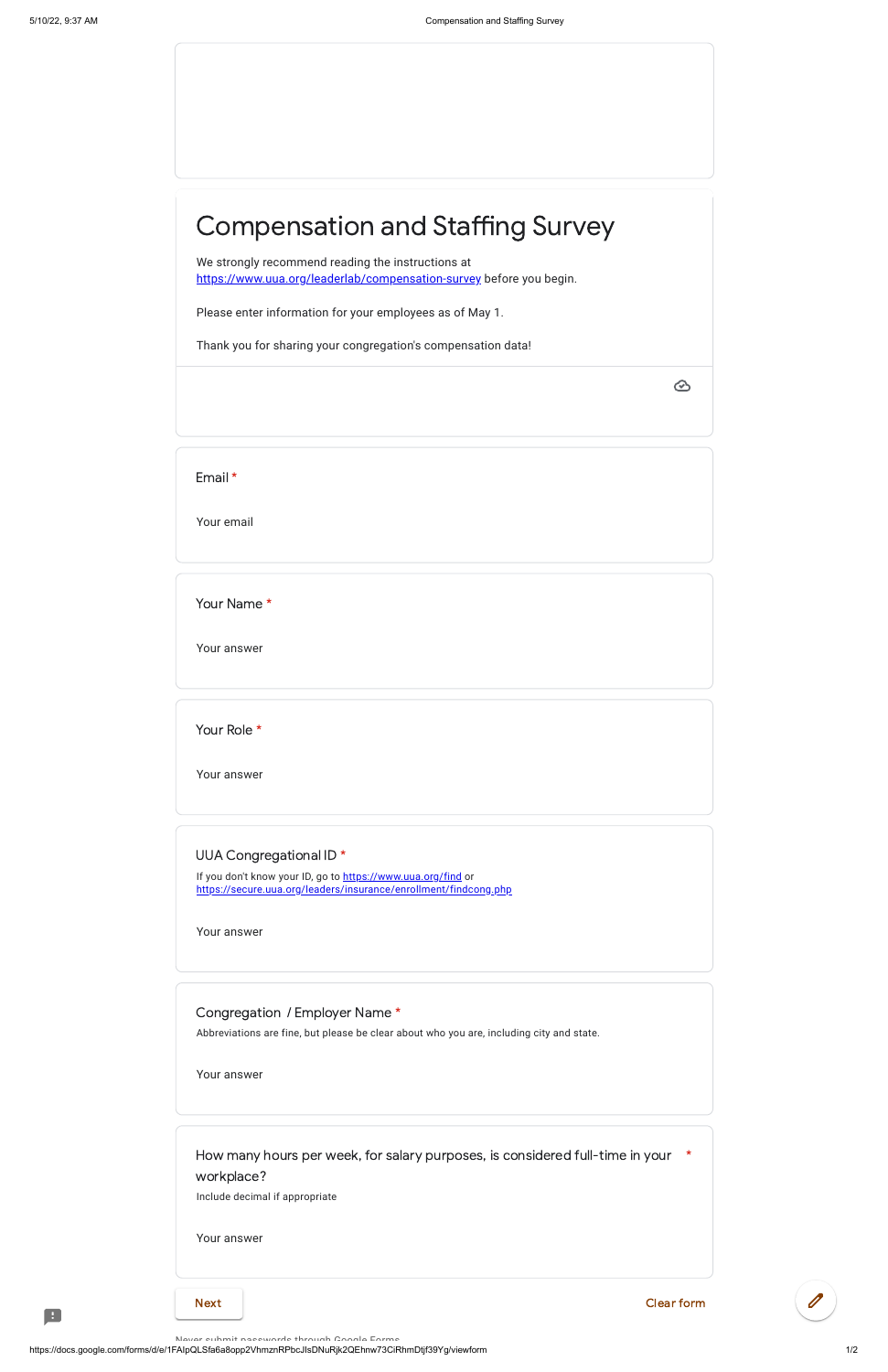Employee 1 Information

Enter information for your first employee here. Please refer to the instructions for more information.

Employee 1 Name? \*

Nickname or initials are ok

Your answer

### Employee 1 Job Title? \*

Please select the title that best reflects your employee's work, in keeping with our Capsule Job Descriptions. If none of the listed titles apply, select the appropriate "Other" option and enter the employee's actual job title in the next question.

Choose

If you Selected "Other", Please Enter Employee 1's Actual Job Title:

Your answer

 $\curvearrowright$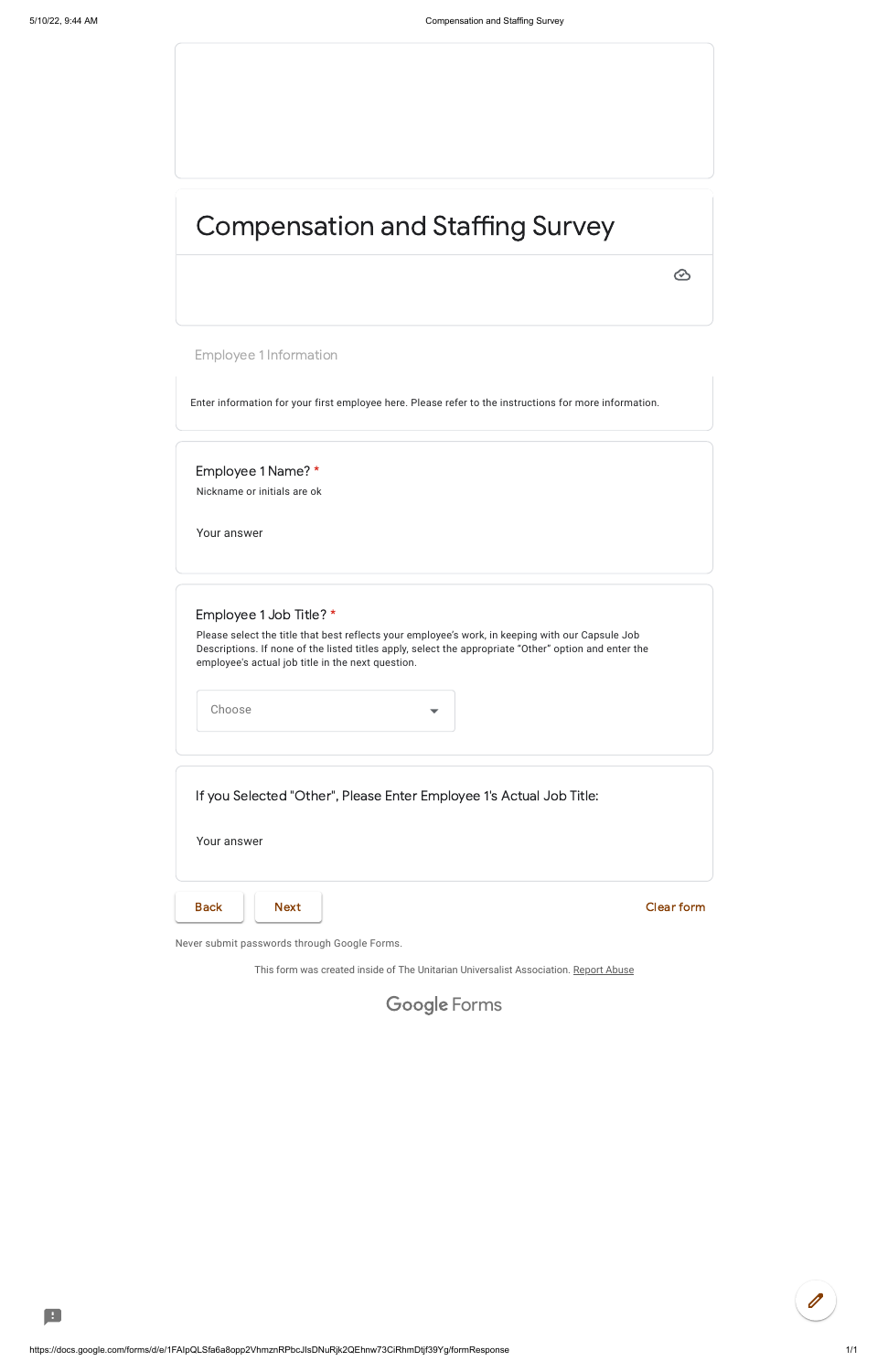Employee 1 FT/PT

Is Employee 1 Full-Time (Year-round) or Part-Time \*

Choose

**Back Next Research Research Clear form** 

 $\odot$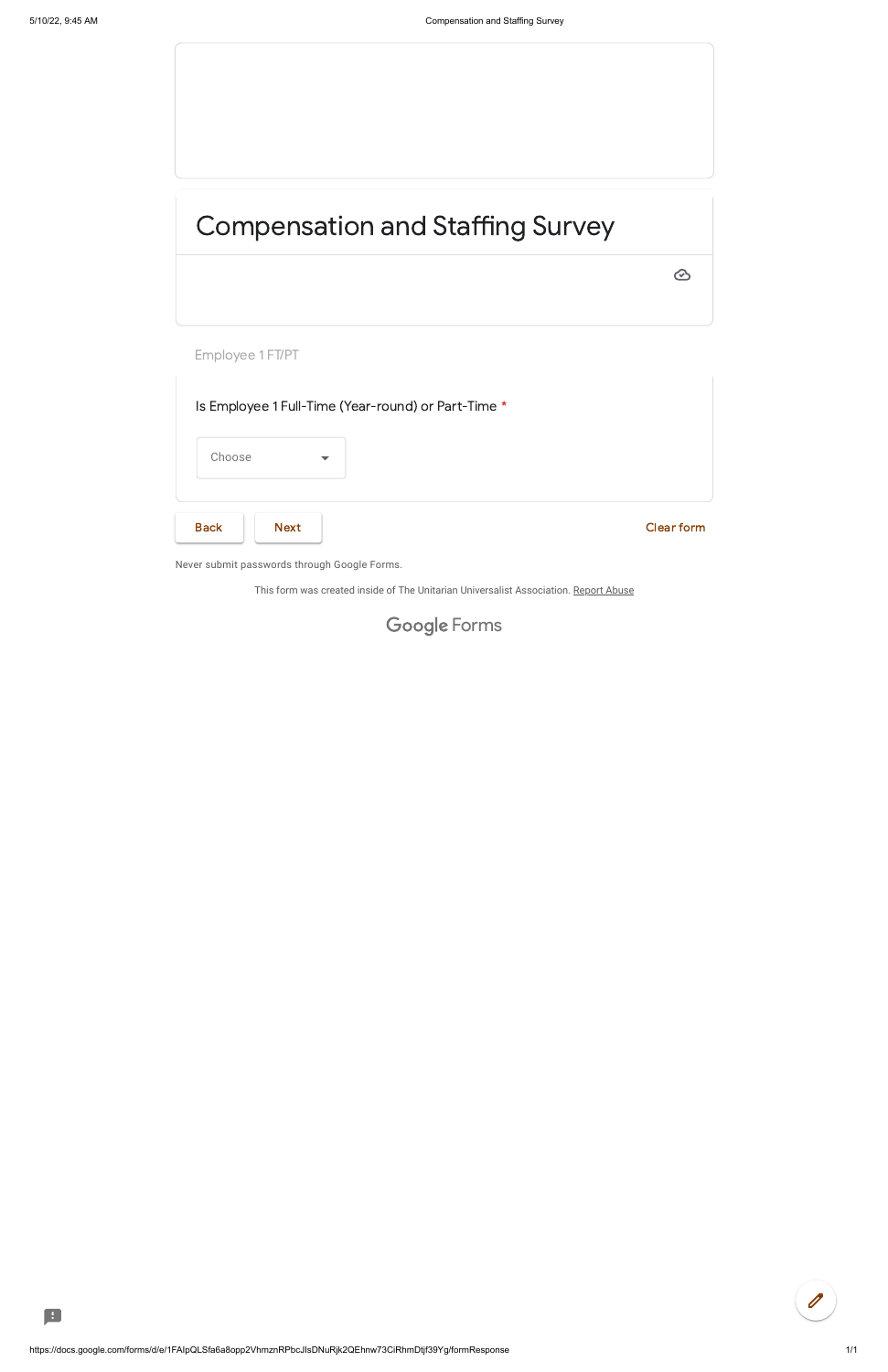## **For Full‐Time only For Part‐Time only**

| <b>Compensation and Staffing Survey</b>  | <b>Compensation and Staffing Survey</b>       |
|------------------------------------------|-----------------------------------------------|
| $\circledcirc$                           | ⊛                                             |
| Employee 1 Full-Time                     |                                               |
| What is Employee 1's FT Pay Rate? *      | Employee 1 Part-Time                          |
| Your answer                              | Employee 1 Hours Worked or Scheduled: *       |
| Employee 1's FT Pay Rate is Per: *       | Your answer                                   |
| Choose                                   | Employee 1 hours are per: *                   |
| Clear form<br><b>Back</b><br><b>Next</b> | Week<br>∩                                     |
|                                          | Month<br>$\scriptstyle\bigcirc$               |
|                                          | What is Employee 1's Pay Rate? *              |
|                                          | Your answer                                   |
|                                          |                                               |
|                                          | Employee 1's Pay Rate is Per: *               |
|                                          | Choose<br>٠                                   |
|                                          | Employee 1 Works ___ Months out of the Year:* |
|                                          | Choose<br>٠                                   |
|                                          |                                               |
|                                          | <b>Back</b><br>Next<br>Clear form             |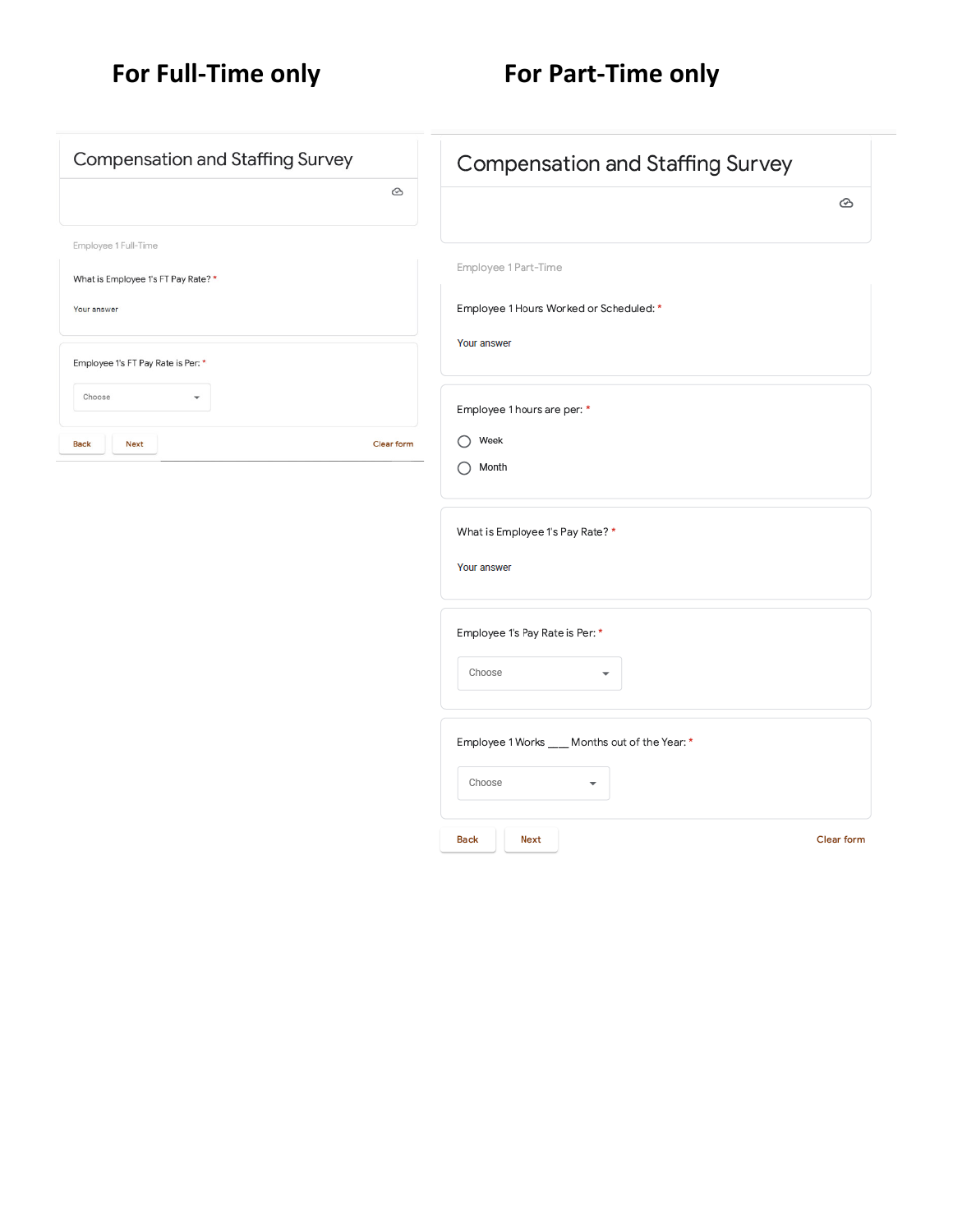| . .                      |  |
|--------------------------|--|
| ×<br>$\frac{1}{2}$<br>۰, |  |

| <b>Next</b><br><b>Back</b>                                              | <b>Clear form</b> |
|-------------------------------------------------------------------------|-------------------|
| Other:                                                                  |                   |
| Dental / Vision Insurance                                               |                   |
| Long Term Disability Insurance (LTD)                                    |                   |
| Life Insurance / Accidental Death & Dismemberment Insurance (Life/AD&D) |                   |
| Retirement - making voluntary contributions                             |                   |
| Retirement - Congregation contributions                                 |                   |
| Health Insurance                                                        |                   |
| Self-Employment Tax Offset (for ministers only)                         |                   |
| None (employee does not receive benefits)                               |                   |
| Please Select all Benefits Employee 1 Receives. *                       |                   |
| <b>Employee 1 Benefits</b>                                              |                   |
|                                                                         |                   |